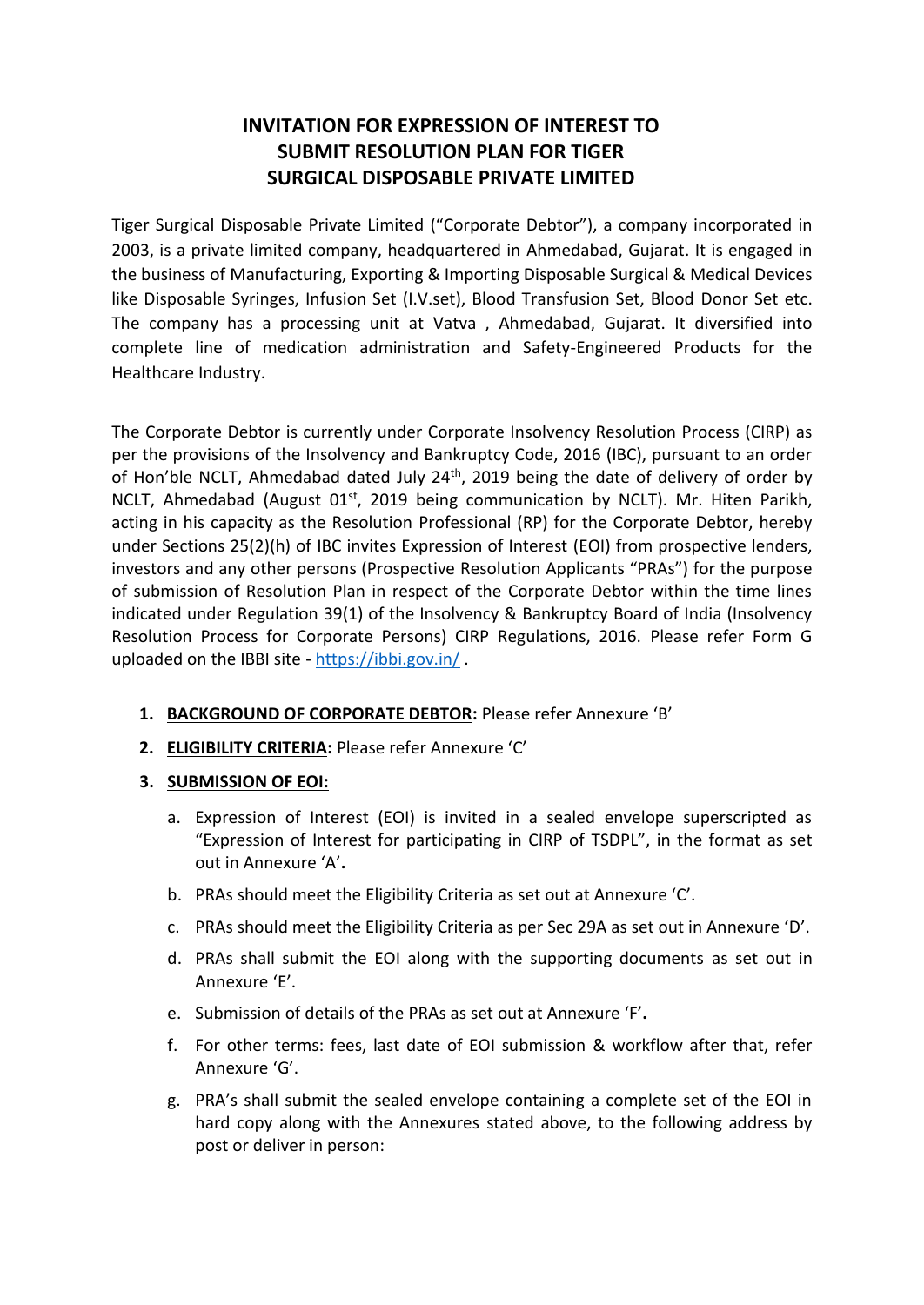HITEN PARIKH RESOLUTION PROFESSIONAL (IN THE MATTER OF TIGER SURGICAL DISPOSABLE PRIVATE LIMITED)

 Address: D-511,5TH FLOOR, KANAKIA ZILLION, JUNCTION OF LBS ROAD & CST ROAD, BKC ANNEXE, KURLA (WEST), MUMBAI MUMBAI CITY MH 400070 IN

h. A soft copy of EOI along with annexures stated above should be mailed to irp.tigersurgical@gmail.com

Thanking you,

Regards,

(HITEN PARIKH) Resolution Professional IBBI/IPA-002/IP-N00309/2017-2018/10898 For Tiger Surgical Disposable Private Limited

# **"ANNEXURE A"**

[On the Letterhead of the Entity Submitting the EOI]

#### **EXPRESSIONS OF INTEREST**

Date:

To,

HITEN PARIKH RESOLUTION PROFESSIONAL IN THE MATTER OF TIGER SURGICAL DISPOSABLE PRIVATE LIMITED

Address :D-511,5TH FLOOR, KANAKIA ZILLION, JUNCTION OF LBS ROAD & CST ROAD, BKC ANNEXE, KURLA (WEST), MUMBAI MUMBAI CITY MH 400070 IN E-mail ID [:irp.tigersurgical@gmail.com](mailto:irp.tigersurgical@gmail.com)

Subject: Expression of Interest ("EOI") for submitting Resolution Plan for Tiger Surgical Disposable Private Limited ("Corporate Debtor") undergoing Corporate Insolvency Resolution Process (CIRP).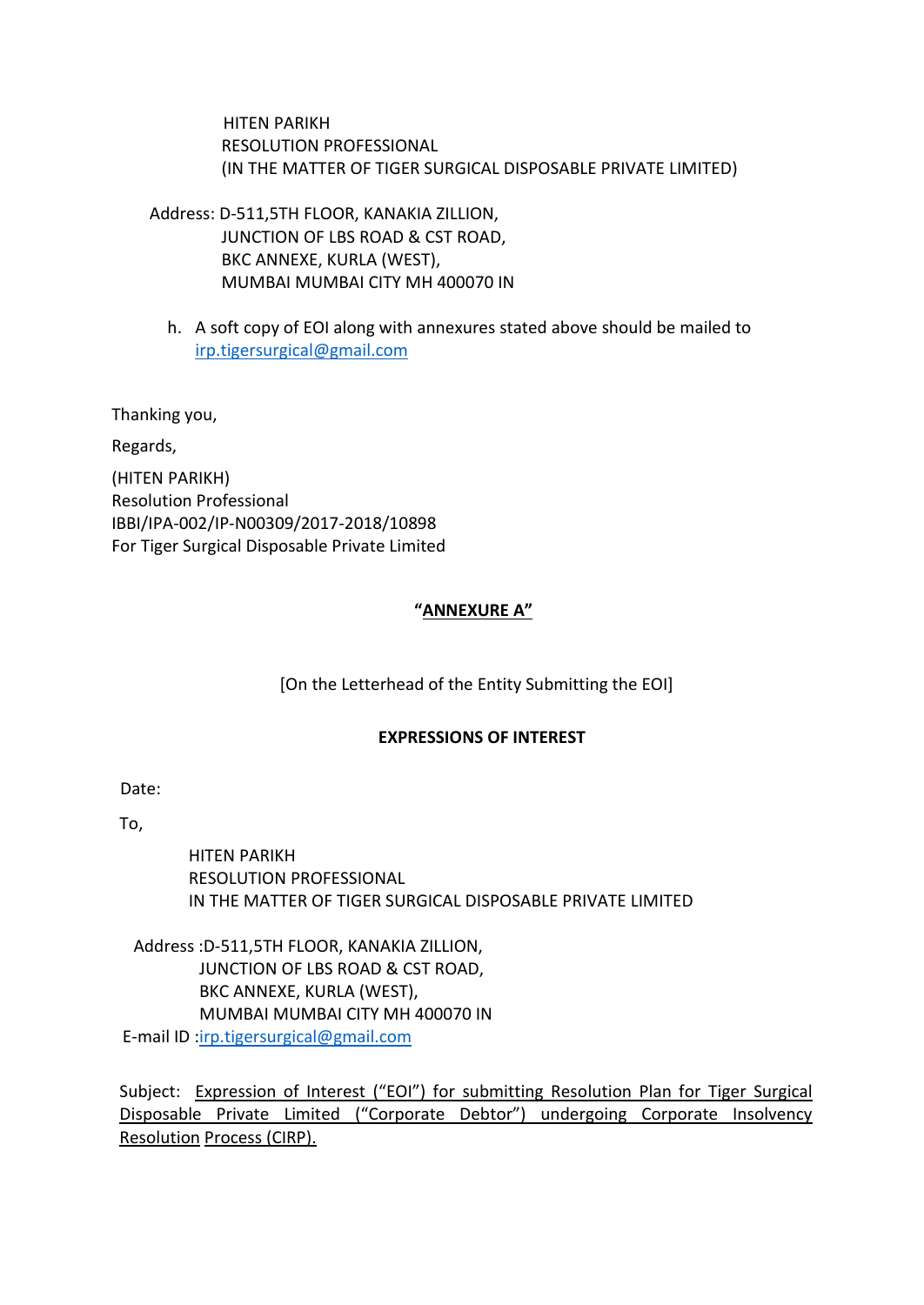Dear Sir/ Madam,

In response to the public advertisement in [Name of News Paper], dated [XX/YY/ZZZ] and/or IBBI Website ("Advertisement") inviting EOI for submission of resolution plans ("Resolution Plan") as per the provisions of the Insolvency and Bankruptcy Code, 2016 ("IBC"), we confirm that we have understood the eligibility criteria mentioned in Annexure B to this EOI and meet the necessary threshold and criteria mentioned therein and submit our EOI for submission of a Resolution Plan for the Corporate Debtor.

We further undertake that the information furnished by us in this EOI and Annexures is true, correct, complete, and accurate to the best of our knowledge. Based on this information we understand you would be able to evaluate our preliminary proposal in order to pre-qualify for the above-mentioned proposal. Further, we agree and acknowledge that:

- (a) the EOI will be evaluated by the RP/ Committee of Creditors ("CoC") of the Corporate Debtor based on the information provided in the Annexures and attached documents to determine whether we qualify to submit a proposal for the proposed transaction;
- (b) the RP/ the CoC reserve the right to determine at their sole discretion, whether or not we qualify for the submission of the proposal and may reject the EOI submitted by us without assigning any reason/without any liability whatsoever;
- (c) the RP/ the CoC reserve the right to request for additional information or clarification from us for the purposes of the EOI and we shall promptly comply with such requirements. Failure to satisfy the queries of RP/ CoC may lead to rejection of our submission pursuant to EOI;
- (d) Meeting the qualification criteria set out in EOI alone does not automatically entitle us to participate in the next stage of the bid process;
- (e) We will continue to meet the eligibility criteria throughout the bid process, any change in consortium other than lead / qualifying member or any material adverse change affecting the consortium members ability to perform in consortium shall be intimated within 3 business days to the CoC / RP;
- (f) We are not an ineligible person in terms of provisions of Section 29A of the IBC. We are a 'fit and proper' person and not under any legal disability to be a promoter entity of the Company under the applicable laws including listing agreements, stock exchange requirements and SEBI regulations and guidelines.

Yours Sincerely,

On behalf of [Insert the name of the entity submitting the EOI]  $1 \& 2$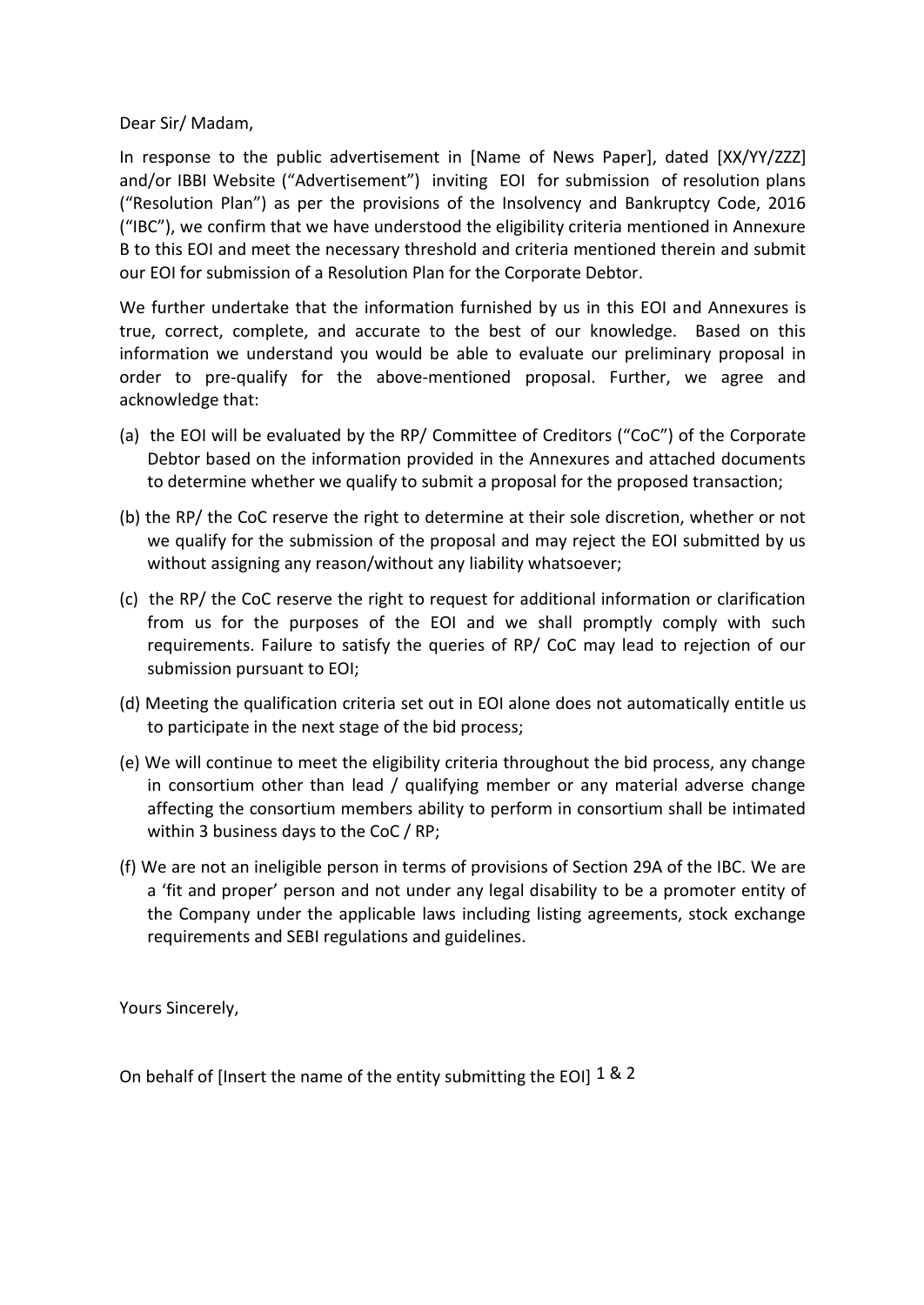| Signature:   |  |
|--------------|--|
| Name of      |  |
| Signatory:   |  |
| Designation: |  |
| Company      |  |
| Seal/Stamp   |  |

1: In case of Consortium Applicant the EOI shall be signed by each member.

2: The person signing the EOI and other supporting documents should be an authorised signatory supported by necessary board resolutions/authorization letter.

#### **"ANNEXURE B"**

# **BACKGROUND OF CORPORATE DEBTOR**

- **TIGER SURGICAL DISPOSABLE PVT LTD** has been growing and investing in the field of disposable health care products since 2003. With its manufacturing facility located at Vatva Ahmedabad and spread in an area of over 10,000 sq feet, TSDPL is the largest syringe manufacturer in the state of Gujarat, employing over 200 employees. They constantly deliver the highest quality products to their customers and ensure their satisfaction.
- As planned and designed, **Tiger Surgical Disposable Pvt. Ltd** has a facility that's way ahead of its time. Currently in technicality, TSDPL has state of the art molding, printing, assembly, packing and sterilization machines.
- The Company also have out inhouse testing lab to make sure that they maintain the highest level of quality standard at every step.
- Their products are precisely manufactured by the workforce having sufficient knowledge and hard-earned expertise in their respective domain areas.
- Tiger Surgical Disposable Private Limited is listed in Trade India's list of verified sellers offering supreme quality of Products.
- The Company's Registered Office is located at F.F.-2, 1st Floor, Park Avenue Flat, Nr. Gujarat Gas, Opp. Parimal Garden, Ellisbridge, Ahmedabad 380006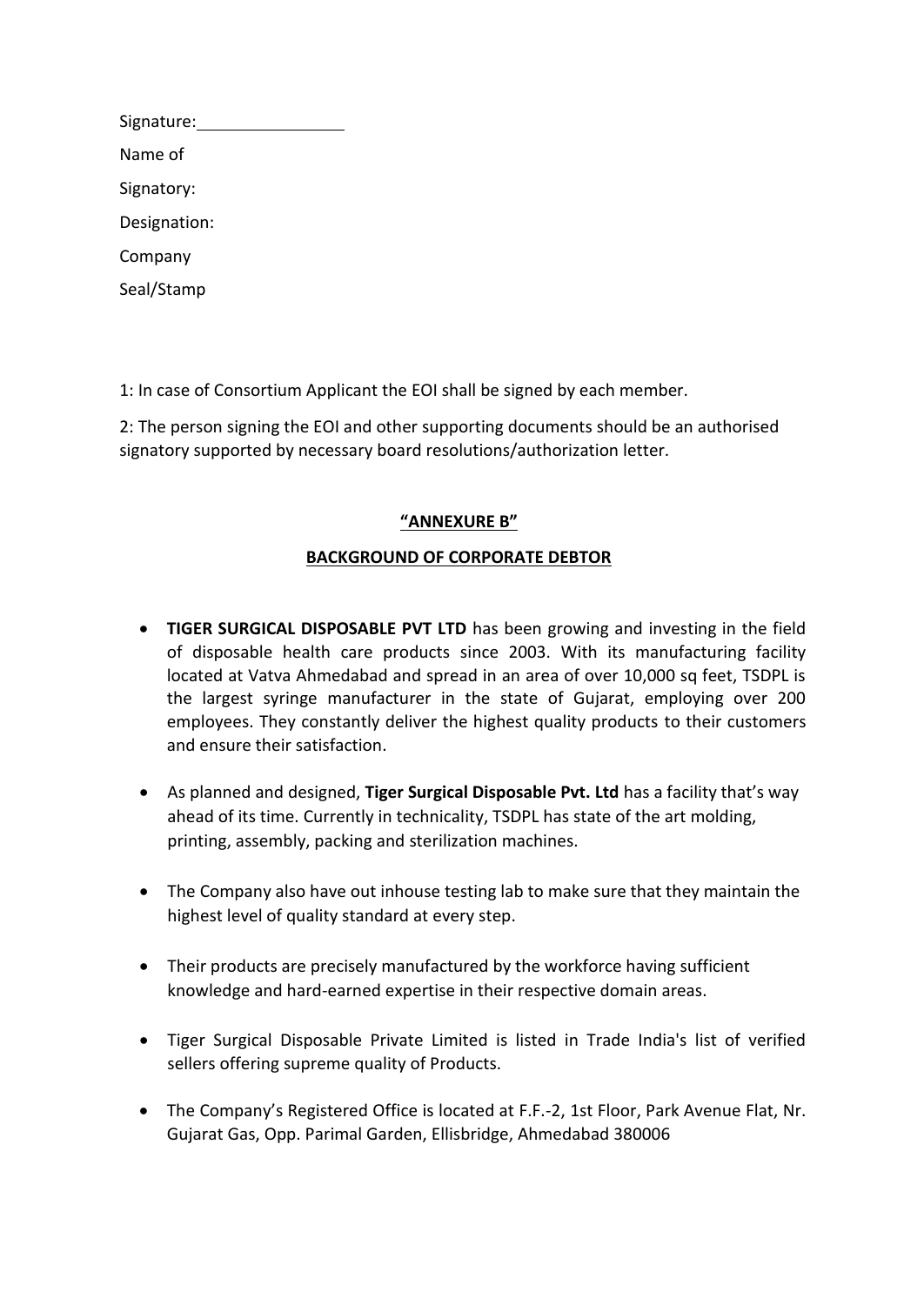• The revenues & Profit & loss for last 3 years is as follows:

| S.no. | <b>Particulars</b>             | FY 2018-19     | FY 2017-18     | FY 2016-17        |
|-------|--------------------------------|----------------|----------------|-------------------|
|       | <b>Revenue from Operations</b> | 7,89,98,602    | 6,69,03,740    | 8,05,40,406       |
| ii.   | Other Income                   | 23,81,343      | 4,35,998       | 4,81,338          |
| Α.    | <b>Total Revenue</b>           | 8,13,79,945    | 6,73,39,738    | 8,10,21,744       |
| В.    | Profit/Loss for the year       | $-48,36,324$   | -34,76,270     | $-31,62,383$      |
|       | Net worth                      | $-6,00,89,917$ | $-5,52,53,593$ | $-5, 17, 77, 323$ |

• The claims of financial creditors as admitted are for Rs. 26.50 Crores approx.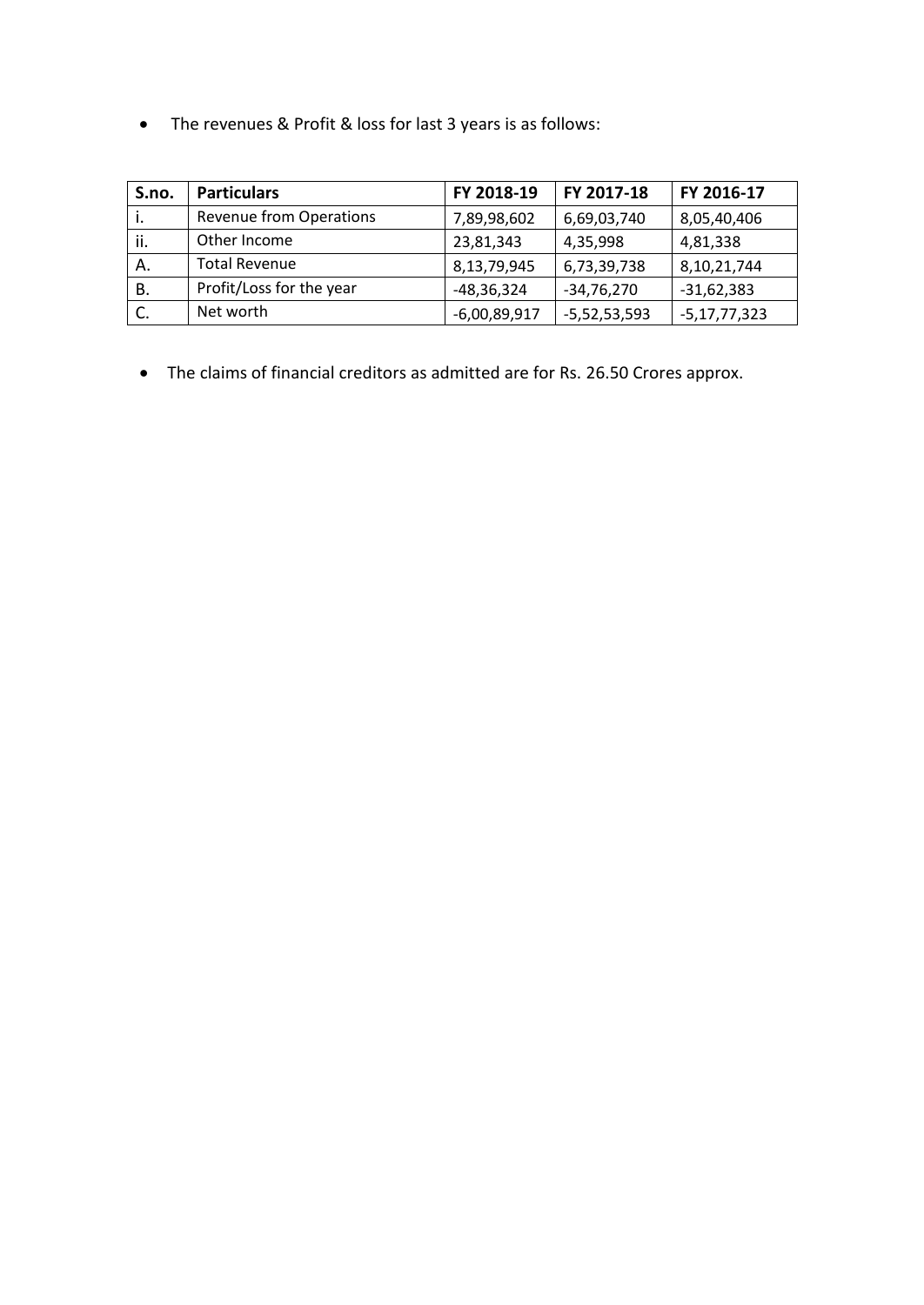# **"ANNEXURE C"**

# **ELIGIBILITY CRITERIA FOR QUALIFICATION**

The minimum Eligibility Criteria for applicants (Singly or Jointly) to approach the RP with such EOIs are mentioned below:

# 1) Category A - In case of a private/ public limited company, LLP, or individual or any other body corporate incorporated in India

Minimum Net worth of INR 0.25 crore for individuals/ proprietorship firms & INR 0.50 Crore for private/ public Limited company/ LLP, at the end of the immediately preceding completed financial year.

- 2) Category B In case of Financial Investors (FI<sup>1</sup>) / Mutual Funds / Private Equity/ Venture Capital Funds, Domestic/ foreign Investment institutions, Non-Banking Finance Companies (NBFC2), Asset reconstruction Companies, Banks and similar entities:
	- a) Total assets under Management (AUM) / Loan Portfolio shall be at least INR 1 crore at the end of the immediately preceding completed financial year

**OR** Service of the state of the state of the state of the state of the state of the state of the state of the state of the state of the state of the state of the state of the state of the state of the state of the state o

b) Committed funds available for investment/ deployment in Indian companies or Indian assets of Rs. 1 crore or more in the immediately preceding completed financial year.

 $1$ FI as defined under Section 45-1(c) of RBI Act

2NBFC as defined under Section- 45-1(f) of RBI Act

- 3) Bidding can be done either as Sole bidder or consortium bidder. In case of consortium bidding:
	- a) Lead member must hold at least 51% equity in the consortium.
	- b) In case the consortium is of body corporates of Category-A, NW of consortium shall be calculated as weighted average of individual member's NW (value of negative NW members shall be considered as Nil). Provided that only such portion of their NW as is proportionate to their shareholding in the consortium will count towards the qualification criteria of NW under this EOI.
	- c) In case the consortium is of Financial Investors / Mutual Funds / Private Equity/ Venture Capital Funds, Domestic/ foreign Investment institutions, Non-Banking Finance Companies (NBFC), Asset reconstruction Companies, Banks and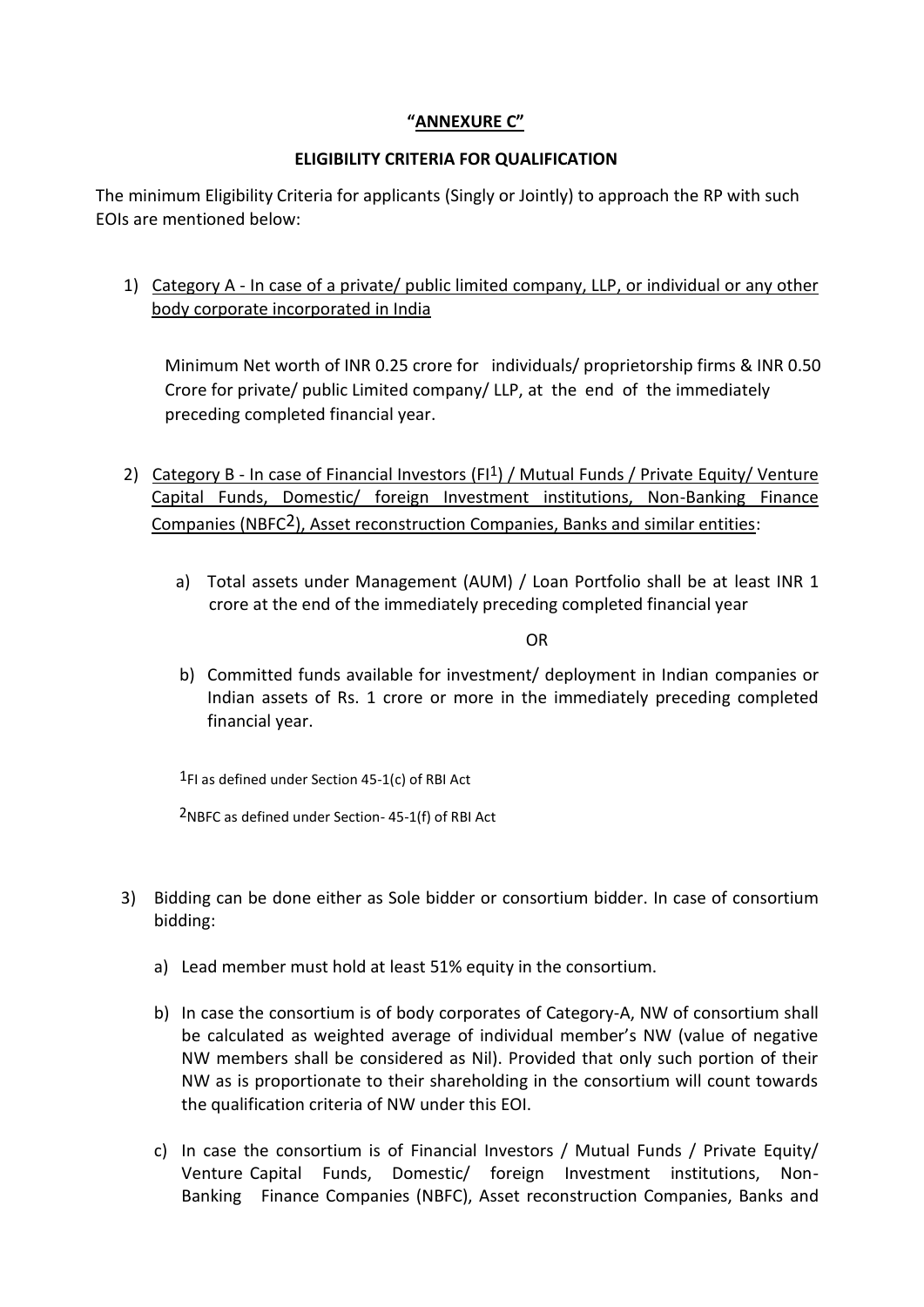similar entities, the minimum AUM of consortium shall be calculated as weighted average of individual member's AUM OR Committed funds available for investment/deployment in Indian companies shall be calculated as weighted average of individual member's committed fund to investment/deployment in Indian companies. Provided that only such portion of their AUM/Committed Funds as is proportionate to their shareholding in the consortium will count towards the qualification criteria of AUM/Committed Funds under this EOI.

# **"ANNEXURE – D"**

#### **INELIGIBILITY NORMS U/S 29A**

**1 [29A. Persons not eligible to be resolution applicant. -** Available at website of IBBI: **[http://ibbi.gov.in](http://ibbi.gov.in/)**

# **"ANNEXURE – E"**

#### **SUPPORTING DOCUMENTS & UNDERTAKINGS TO BE ATTACHED WITH EOI**

- a. Profile of PRA
- b. Copies of Certificate of Incorporation/ Registration and Constitutional Documents (MoA, AoA)
- c. Audited financial statements for immediately preceding 3 (three) years of the PRA and/or its promoter/promoter group or any other group company as per eligibility criteria
- d. (Only for Category B PRAs) Relevant statement of funds availability of the PRA and/or promoter/promoter group or any other group company, as per the eligibility criteria.
- e. Certificate from Statutory Auditor or Chartered Accountant or Company Secretary or equivalent in the jurisdiction of incorporation of the Company certifying as at end of last 3 financial years
	- a. Net Worth for Category A
	- b. AUM for Category B
- f. A notarized declaration from the PRA in order to demonstrate that the promoter/ promoter group or any other group company are part of the same group, in case the interested party is using such entities for meeting the eligibility criteria. Please note that the PRA shall provide all relevant documents for its promoter/promoter group or any other group company, if required to meet the eligibility criteria.
- g. KYC of organization, Directors/ Partners, details of subsidiary, associate, or affiliate companies. Details of organizations in which the director or partner of PRA is a director or partner.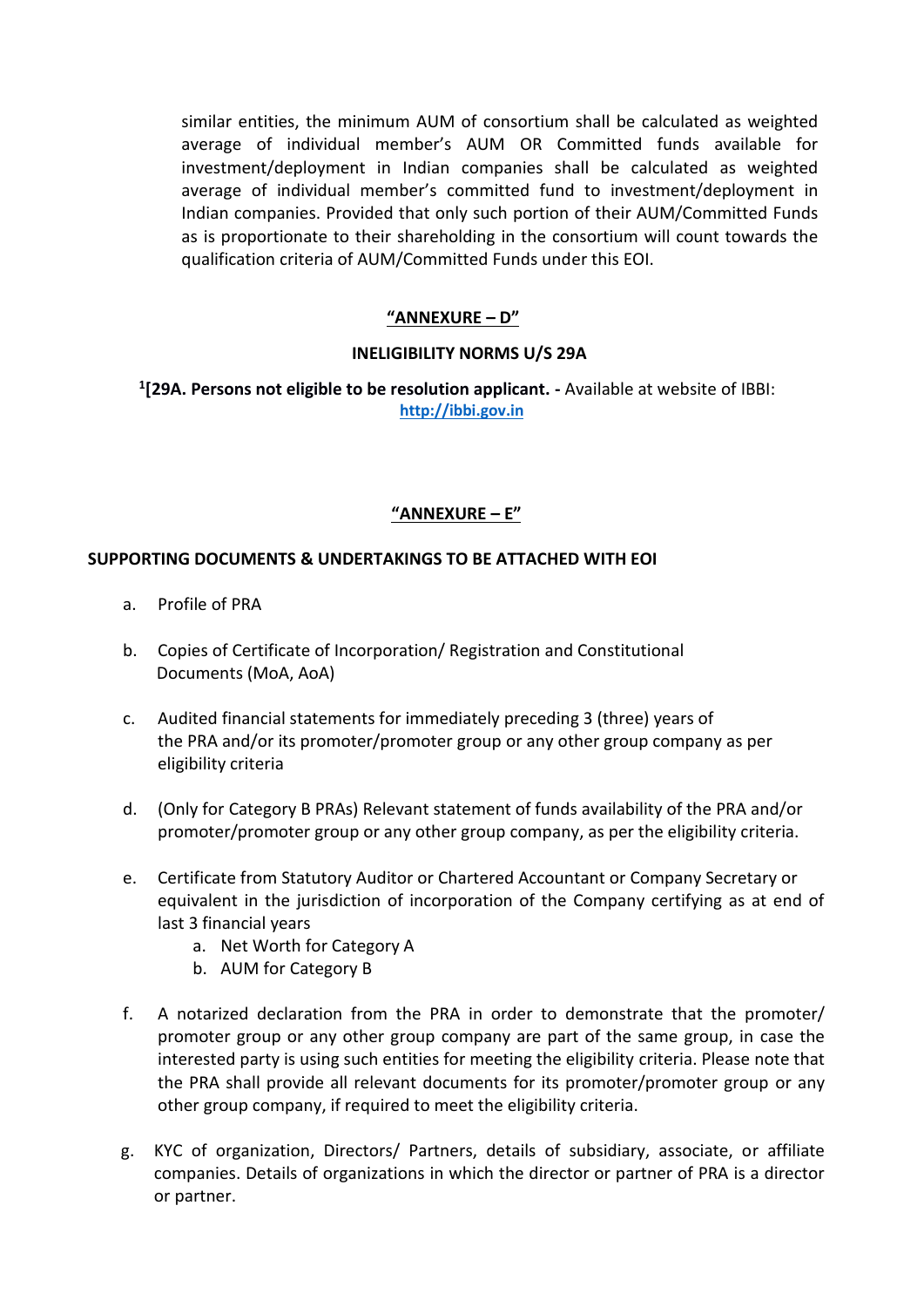- h. Family tree of Directors/ Key Managerial Person/ Partners of PRA; (Family includes Direct ascendant, descendant & siblings)
- i. An undertaking that the PRA meets the criteria specified by the committee (Eligibility criteria)
- j. An undertaking that the PRA does not suffer from any ineligibility under section 29A to the extent applicable;
- k. An undertaking that the PRA shall intimate the resolution professional forthwith if it becomes ineligible at any time during the corporate insolvency resolution process;
- l. An undertaking by PRA that every information and records provided in expression of interest is true and correct and discovery of any false information or record at any time will render the applicant ineligible to submit resolution plan, forfeit any refundable deposit, and attract penal action under the Code;
- m. An undertaking by PRA to the effect that it shall maintain confidentiality of the information and shall not use such information to cause an undue gain or undue loss to itself or any other person and comply with the requirements under sub-section (2) of section 29.
- n. Demand Draft/Cheque towards payment of fees or proof of payment of fees if paid through NEFT/RTGS.
- o. The Resolution Professional/ Committee of Creditors reserves the right to call for any additional information / documents pertaining to PRA's that it may deem necessary.

# **"ANNEXURE F"**

[Note: In case of consortium, the details set out below are to be provided for each member]

- 1. Name and Address:
	- a. Name of the Firm/Company/Organization:
	- b. Address:
	- c. Telephone No:
	- d. Fax:
	- e. Email:
- 2. Date of Establishment: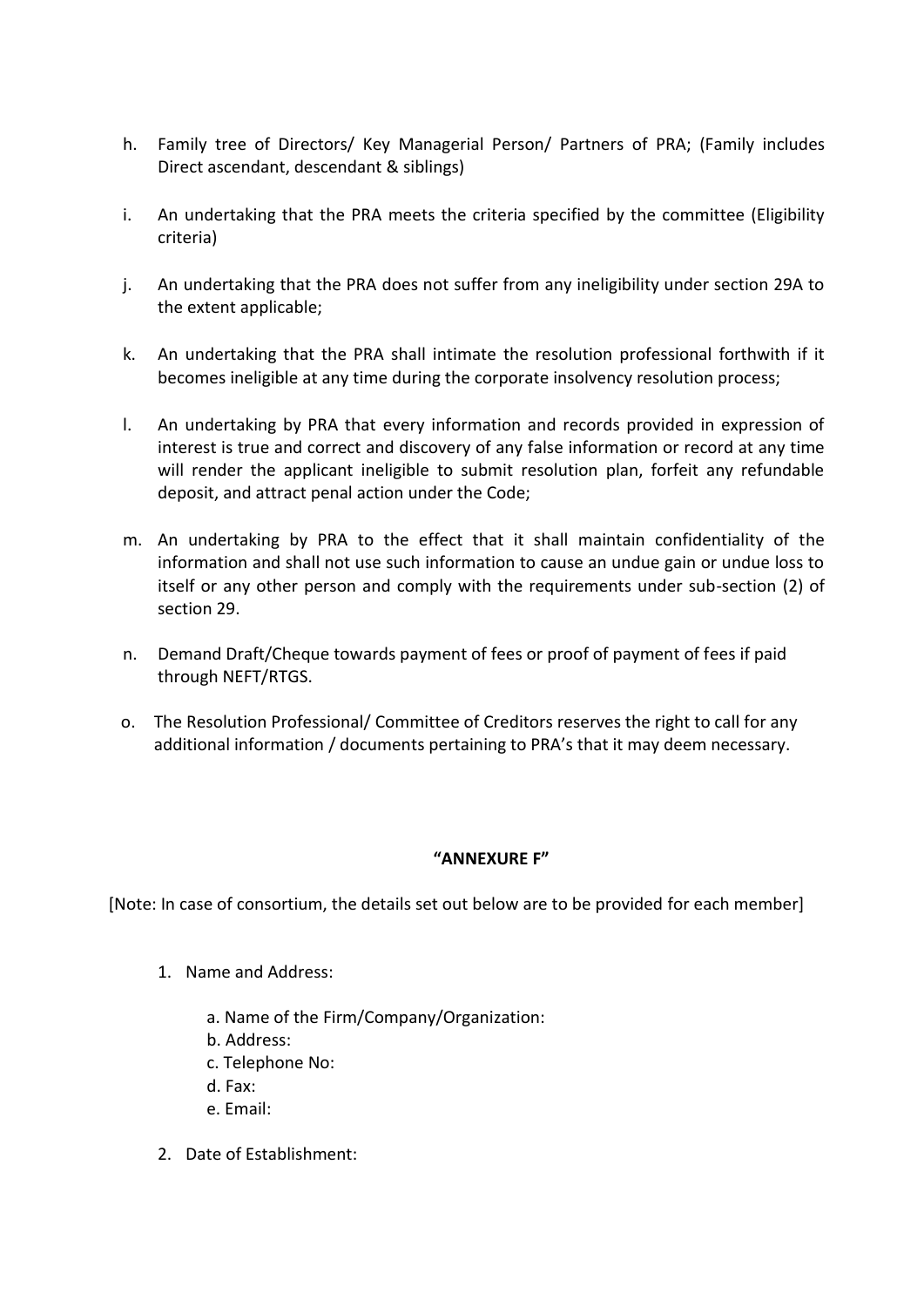- 3. Core Area of Expertise:
- 4. Contact Person:
	- a. Name:
	- b. Designation:
	- c. Telephone No:
	- d. Email:
- 5. Company/FI Profile:
- a. Company Financial Profile (consolidated / standalone as applicable):

[Note: The Company profile should necessarily include net worth and revenue numbers of the preceding three years. Where the entity submitting the EOI is a financial investor /fund entity, please provide details pertaining to "assets under management" and/or "committed funds' for the preceding three years or the committed funds available as on March 31, 2019, for investment. Further the fulfilment of qualification criteria must be clearly identified/certified herein.]

- b. Experience of the Company in the relevant sector.
- c. History if any, of the Company or affiliates of the Company being declared a 'wilful defaulter', 'non-cooperative borrower', 'non-impaired asset' or 'non-performing asset'.

# **"ANNEXURE G"**

# **Last Date of Submission of EOI:**

The last date for submission of EOI is October 29<sup>th</sup>, 2019 up to 6.00 P.M., which may be extended at the sole discretion of RP/COC.

All the EOIs received will be reviewed by RP and committee of creditors "CoC" and, shortlisted RA will be shared the Information Memorandum, prepared as per provisions of the Code, after signing of undertaking of confidentiality.

Such shortlisted RA's will be informed about the other steps in the process to allow them to submit a Resolution Plan as per provisions of the Code.

# **Other Terms & Workflow after submission of EOI:**

- 1) The Expression of interest shall be unconditional, any conditional EOI will not be considered.
- 2) The resolution professional shall conduct due diligence based on the material on record in order to satisfy that the prospective resolution applicant complies with-
	- (a) the provisions of clause (h) of sub-section (2) of section 25 of I&B Code 2016;
	- (b) the applicable provisions of section 29A, and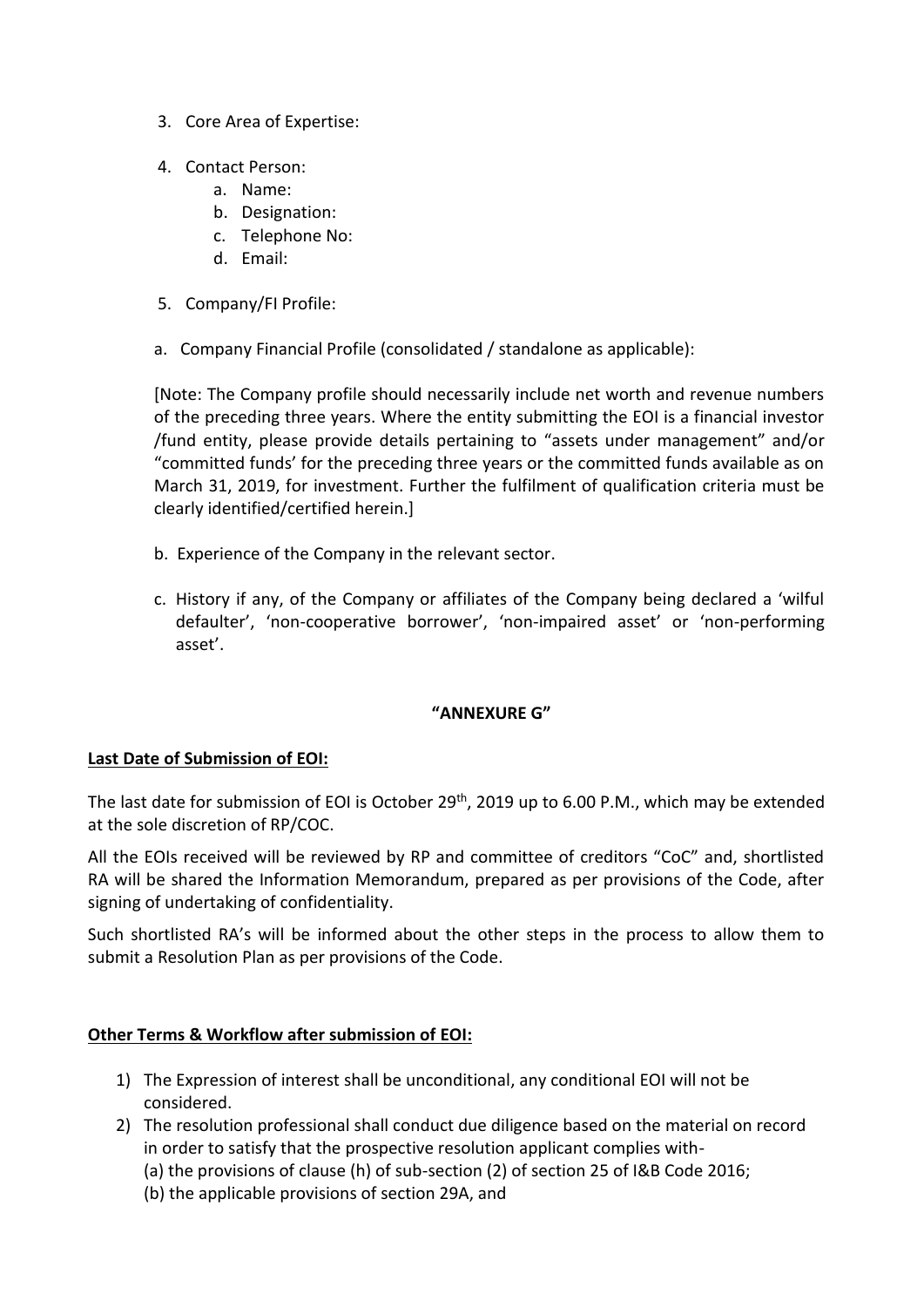(c) other requirements, as specified in the invitation for expression of interest.

- 3) The resolution professional may seek any clarification or additional information or document from PRA for conducting due diligence under clause above.
- 4) The Resolution Professional shall issue a provisional list of eligible PRA's within 10 days of the last date of the submission of EOIs to the CoC & to all PRA's who submitted the EOI.
- 5) Any objection to inclusion or exclusion of a prospective resolution applicant in the provisional list referred above may be made with supporting documents within 5 days from the date of issue of the provisional list.
- 6) On consideration of the objections received as above, the Resolution Professional shall issue the final list of PRA's within 10 days from the last date of receipt of objections, to the CoC.
- 7) Within 5 days from the date of issue of provisional list of PRA's, the Resolution Professional shall issue information memorandum, evaluation matrix & request for resolution plans.

#### **NOTE**

- 1) RP/COC has the right to cancel or modify the process without assigning any reason and without any liability. This is not an offer document and is issued with no commitment.
- 2) RP/COC reserve the right to withdraw EOI and change or vary any part thereof at any stage and also reserve the right to disqualify any PRA, should it be so necessary at any stage.
- 3) No oral conversations or agreements with the Resolution Professional or any official, agent or employee of the Resolution Professional, the Company or any member of the COC shall affect or modify any terms of this EOI.
- 4) Neither the RA nor any of representatives of the RA shall have any claims whatsoever against the Resolution Professional or any member of the COC or any of their directors, officials, agents or employees arising out of or relating to this EOI.
- 5) By submitting a proposal, each PRA shall be deemed to acknowledge that it has carefully read the entire EOI and has fully informed itself as to all existing conditions and limitations.
- 6) Criteria for Eligibility EOIs of only those interested parties who meet the eligibility criteria specified in Annexure 'C' will be considered. EOIs which do not meet the criteria shall be rejected.